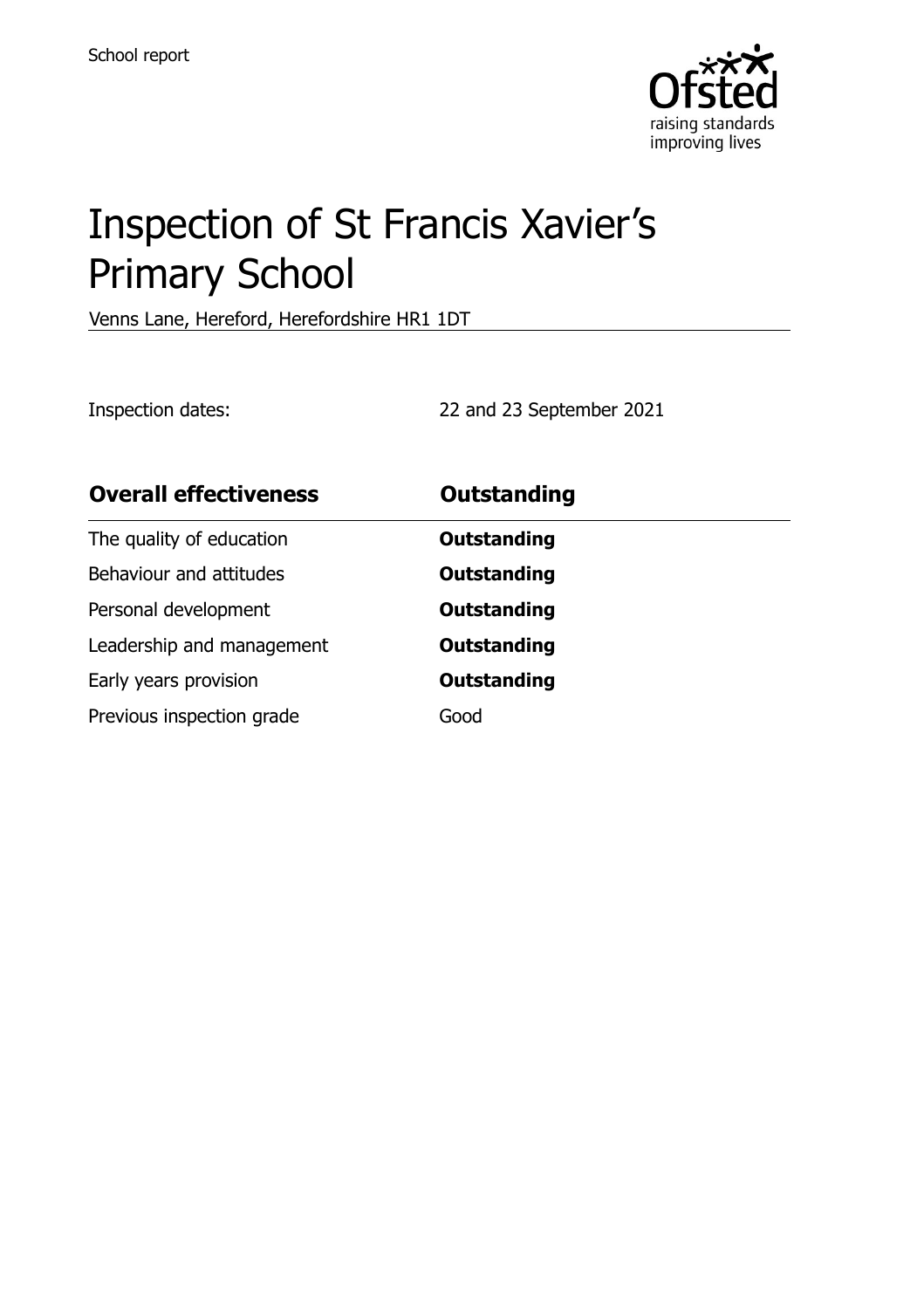

## **What is it like to attend this school?**

Pupils thrive, succeed and love being at school. This is shown in their regular attendance and exceptional attitudes to learning. They flourish socially, academically and emotionally due to the excellent standard of education and nurture that they receive.

Pupils' behaviour is exemplary. Pupils are mature, polite and well mannered. They demonstrate high levels of care and consideration for each other and are very respectful to staff and visitors. Pupils say bullying is rare and dealt with effectively if it happens. They feel safe and are confident to report any concerns to staff.

Leaders are highly ambitious for pupils. They have thought carefully about what they want pupils to know, do and remember. The cleverly devised acronym 'ROCKS' (Remember Our Curriculum Knowledge and Skills) acts as a basis for teachers' planning and pupils' learning.

Pupils relish the exciting opportunities offered. Visits to the school's 'immersion room' provides pupils with sensory experiences linked to different topics. This brings their learning to life.

Parents have nothing but praise for the headteacher and staff. They appreciate the care and support shown during the recent lockdown periods. They recognise and value the lengths staff go to in order to understand their children as individuals.

#### **What does the school do well and what does it need to do better?**

The headteacher and all staff are resolutely focused on providing an outstanding education and exemplary care. Leadership at all levels is outstanding. Subject leaders have dedicated time to carry out their roles and monitor their subjects. Governors have high expectations of school leaders. They have a firm understanding of the school's work because they ask questions, visit the school and are well informed.

In all subjects and year groups, leaders have established clear and ambitious curriculum plans. These plans capture prior learning for teachers to build on. Subject vocabulary, content and skills are explicit. Teachers have strong subject knowledge and teach content in the order leaders expect. Regular checks are carried out in lessons to check pupils' understanding. This ensures pupils develop the in-depth knowledge needed and achieve at a high level in all areas, especially English and mathematics. Consequently, pupils are very well prepared for the next stage of their education.

Pupils with special educational needs and/or disabilities receive excellent support from staff. Highly trained and skilled staff, especially in the early years, identify pupils early. Support is put in place quickly to make sure that the needs of these pupils are met from the outset. Individual pupils, including those with physical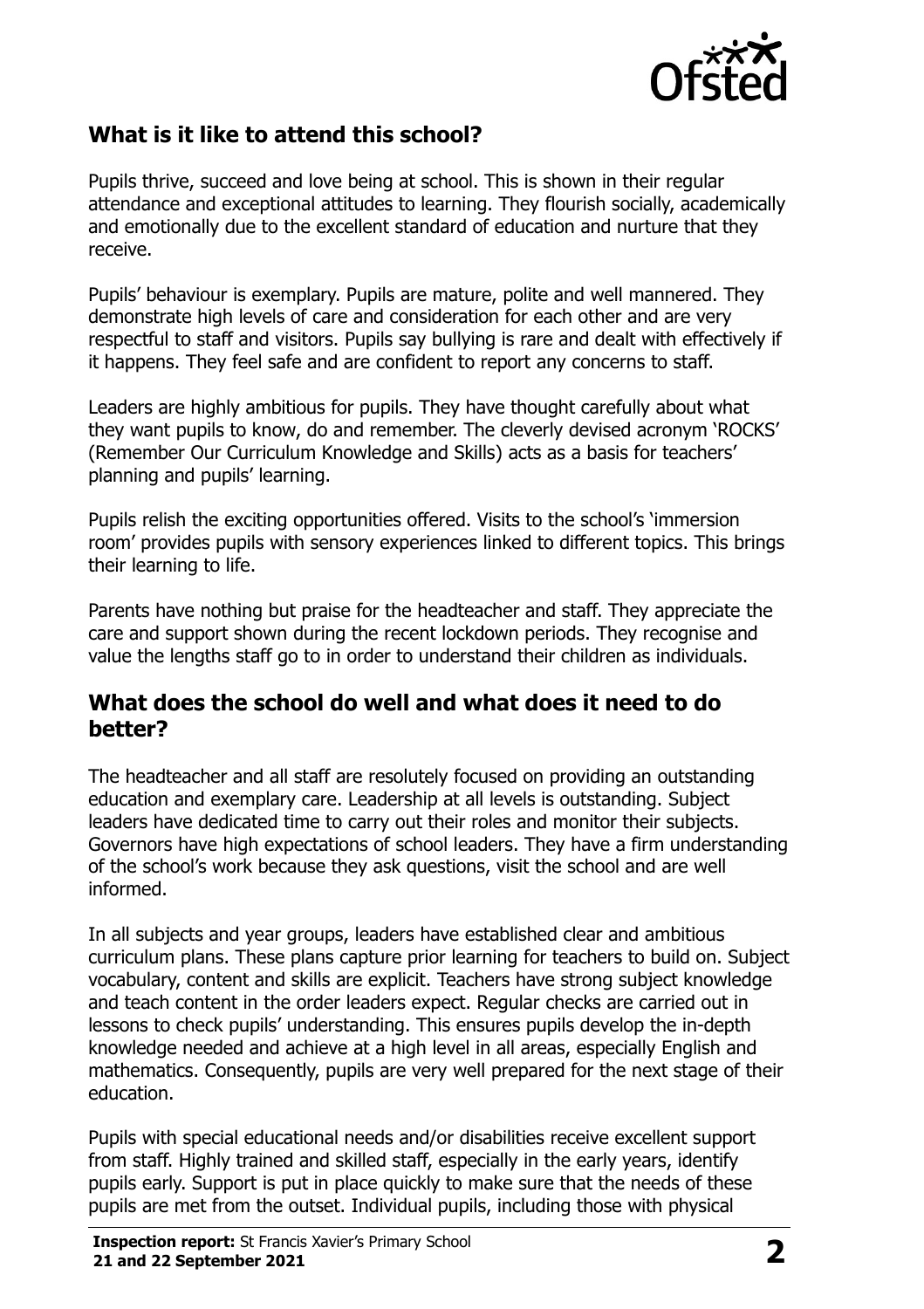

difficulties, benefit from suitable adjustments to the curriculum. This means that these pupils access all subjects and are fully included in every lesson.

Reading is given the utmost priority. It is threaded into every subject area. Phonics is well structured and expertly delivered. Staff check systematically which sounds pupils know. They make sure that the books pupils read match the sounds they learn. Exceptionally high-quality books are available across the school. Pupils are enticed to read and develop their love of literature through inviting 'book nook' areas in classrooms and the well-stocked library. Most pupils are confident and avid readers. This aids their success in other subject areas. Well-trained staff provide daily support for those who struggle. As a result, these pupils catch up quickly.

The teaching of early reading and mathematics is the cornerstone of the highly successful curriculum offer. Children build the skills that they need to succeed during their time in Reception. A strong focus is also given to developing children's communication and language skills. This enables them to discuss and explain their learning from an early stage. Staff focus sharply on ensuring that children gain a wide vocabulary in all areas of learning. They build on this foundation as they move through the school. The same high expectations for behaviour and respect are set and quickly become embedded. As a result of high-quality provision, children are well equipped for Year 1 and beyond.

The work and opportunities pupils encounter add significantly to their personal development. Pupils take part in an excellent range of clubs and cultural visits. Disadvantaged pupils are rightly prioritised for these experiences. Pupils have many positions of responsibility in school. These include house captains, behaviour ambassadors and head boy and girl. These roles enable pupils to contribute to school events and represent their peers.

Leaders make sure that pupils learn about other faiths and cultures. This helps deepen their knowledge of the world around them. Pupils respect the views and beliefs of others. They readily welcome pupils from different backgrounds and countries and include them fully in their friendship groups.

## **Safeguarding**

The arrangements for safeguarding are effective.

There is a strong and well-established culture of safeguarding in this school. Keeping pupils safe is at the heart of the school's work. Leaders harness and make excellent use of the safeguarding expertise of governors to ensure systems are robust and staff are well trained. Training records are stringent and well organised.

Staff are vigilant and know how to raise and report concerns. Information is shared with the right agencies to make sure that pupils at risk are protected and supported. All safer recruitment checks are carried out when appointing staff to ensure they are suitable to work with pupils.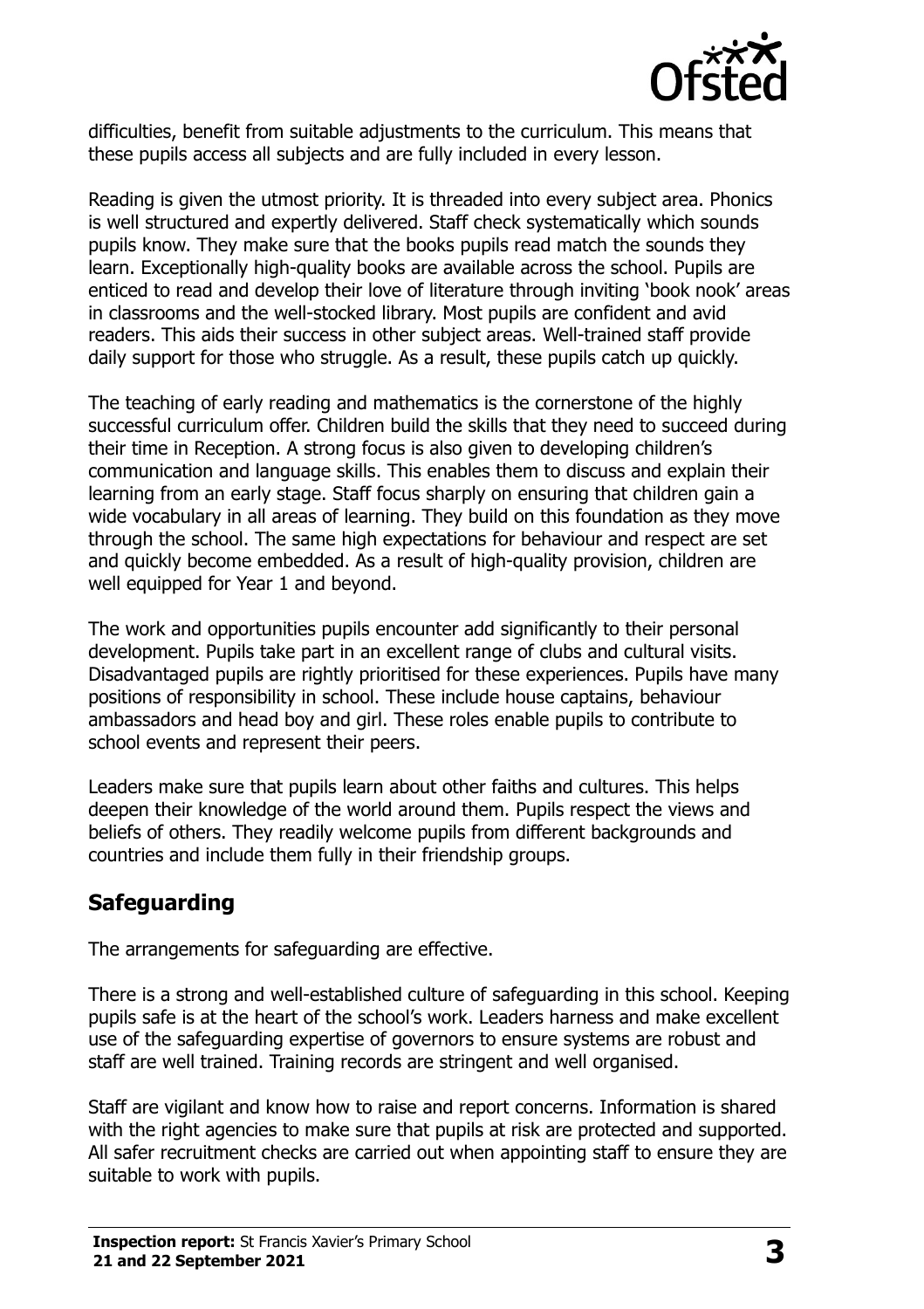

### **How can I feed back my views?**

You can use [Ofsted Parent View](http://parentview.ofsted.gov.uk/) to give Ofsted your opinion on your child's school, or to find out what other parents and carers think. We use Ofsted Parent View information when deciding which schools to inspect, when to inspect them and as part of their inspection.

The Department for Education has further [guidance](http://www.gov.uk/complain-about-school) on how to complain about a school.

If you are the school and you are not happy with the inspection or the report, you can [complain to Ofsted.](http://www.gov.uk/complain-ofsted-report)

#### **Further information**

You can search for [published performance information](http://www.compare-school-performance.service.gov.uk/) about the school.

In the report, '[disadvantaged pupils](http://www.gov.uk/guidance/pupil-premium-information-for-schools-and-alternative-provision-settings)' refers to those pupils who attract government pupil premium funding: pupils claiming free school meals at any point in the last six years and pupils in care or who left care through adoption or another formal route.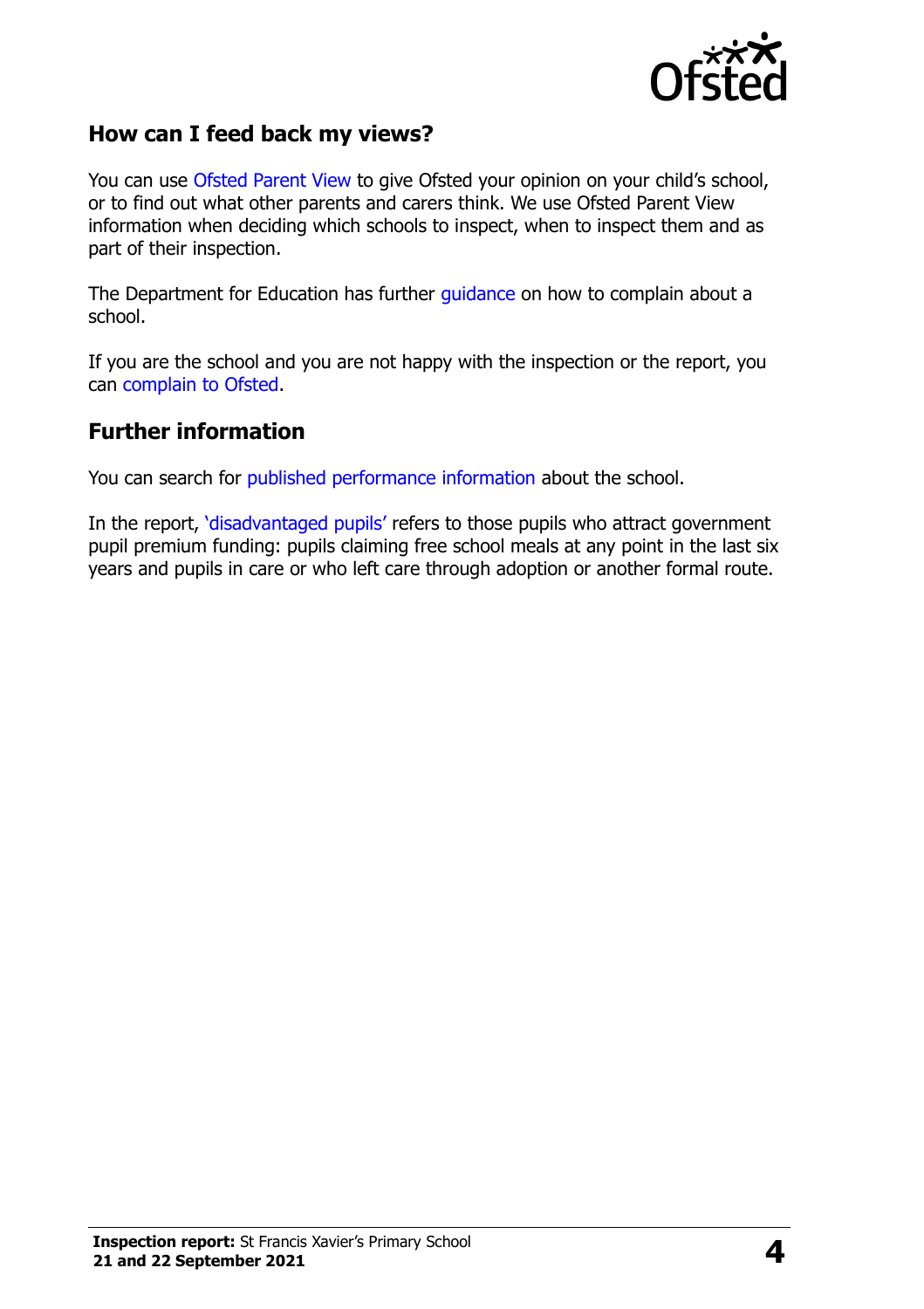

## **School details**

| Unique reference number             | 116884                                                      |
|-------------------------------------|-------------------------------------------------------------|
| <b>Local authority</b>              | <b>Herefordshire</b>                                        |
| <b>Inspection number</b>            | 10201051                                                    |
| <b>Type of school</b>               | Primary                                                     |
| <b>School category</b>              | Voluntary aided                                             |
| Age range of pupils                 | 4 to 11                                                     |
| <b>Gender of pupils</b>             | Mixed                                                       |
| Number of pupils on the school roll | 208                                                         |
| <b>Appropriate authority</b>        | The governing body                                          |
| <b>Chair of governors</b>           | Sylvia Cockroft                                             |
| <b>Headteacher</b>                  | Diana Pearce                                                |
| Website                             | www.st-francisxaviers.hereford.sch.uk                       |
| Date of previous inspection         | 21 June 2018, under section 8 of the<br>Education Act 2005. |

## **Information about this school**

- St Francis Xavier's Primary School has a Roman Catholic Christian faith-based ethos.
- The school's last section 48 inspection was carried out in May 2015.

## **Information about this inspection**

We carried out this inspection under section 5 of the Education Act 2005.

- This was the first routine inspection the school received since the COVID-19 (coronavirus) pandemic began. Inspectors discussed the impact of the pandemic with the school, and have taken that into account in their evaluation.
- The inspectors met with the headteacher, deputy headteacher, curriculum leaders, teachers and the special educational needs coordinator.
- The inspectors held a meeting with the chair and vice chair of governors. A telephone interview with a representative of the local authority was conducted.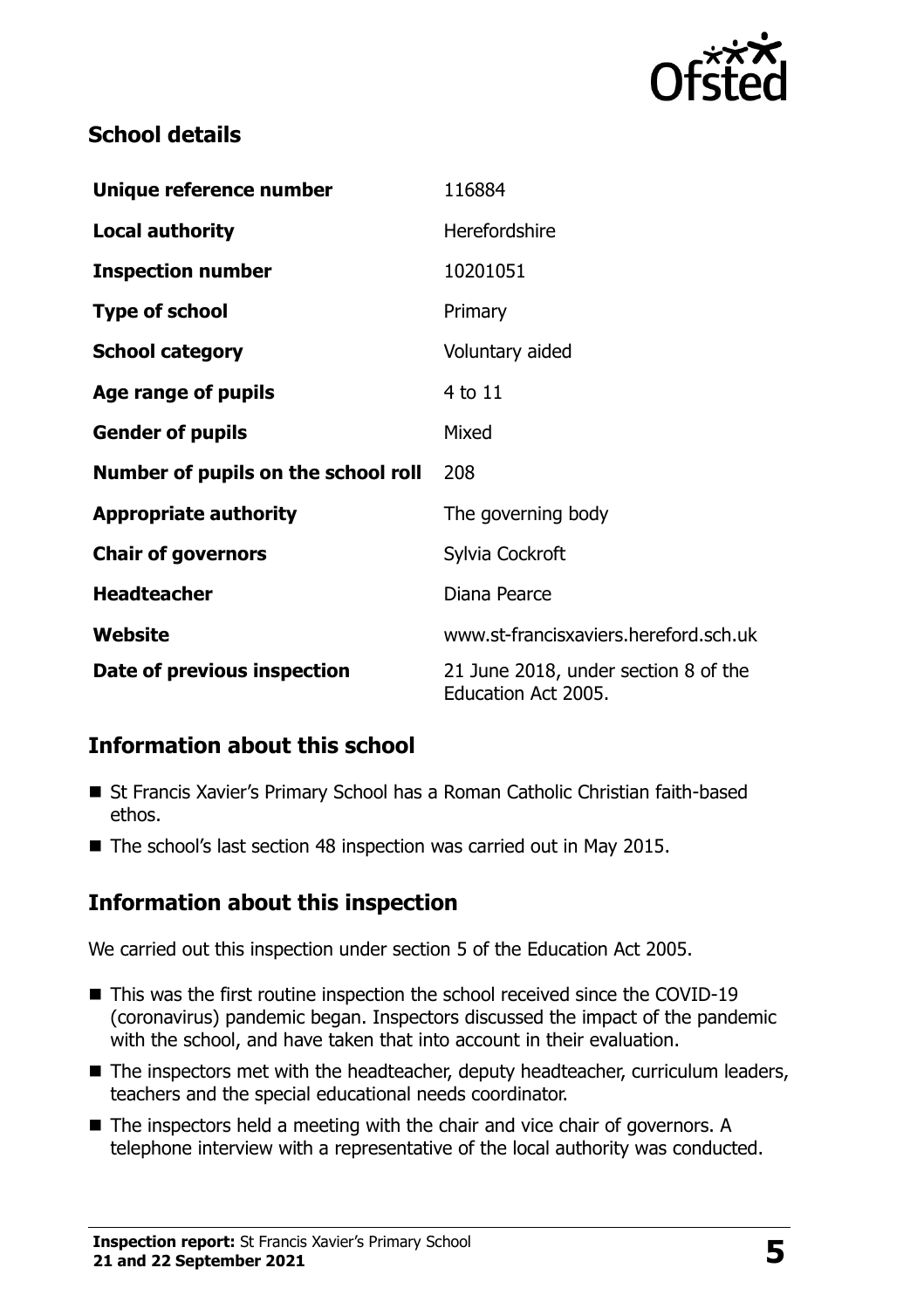

- The inspectors did deep dives in reading, mathematics, art and geography. They visited lessons, talked to teachers and pupils and looked at pupils' work. They observed pupils reading to a familiar member of staff.
- The inspectors observed pupils' behaviour at break and lunchtimes and talked to them informally about behaviour, bullying and their well-being.
- The inspectors scrutinised a range of school documents, including the school's self-evaluation, development plan and curriculum plans. They looked at records of behaviour, exclusions and attendance.
- As part of the safeguarding checks, the inspectors looked at the school's single central record and talked to staff about the training they have received and how they ensure that pupils are kept safe.
- The inspectors talked to parents at the start of the school day and considered 43 responses to the online questionnaire, Ofsted Parent View. They also considered 34 responses to Ofsted's online staff questionnaire and 36 responses to the pupil questionnaire.

#### **Inspection team**

Heather Simpson, lead inspector Her Majesty's Inspector

Sian Williams **Contract Contract Contract Contract Contract Contract Contract Contract Contract Contract Contract Contract Contract Contract Contract Contract Contract Contract Contract Contract Contract Contract Contract**